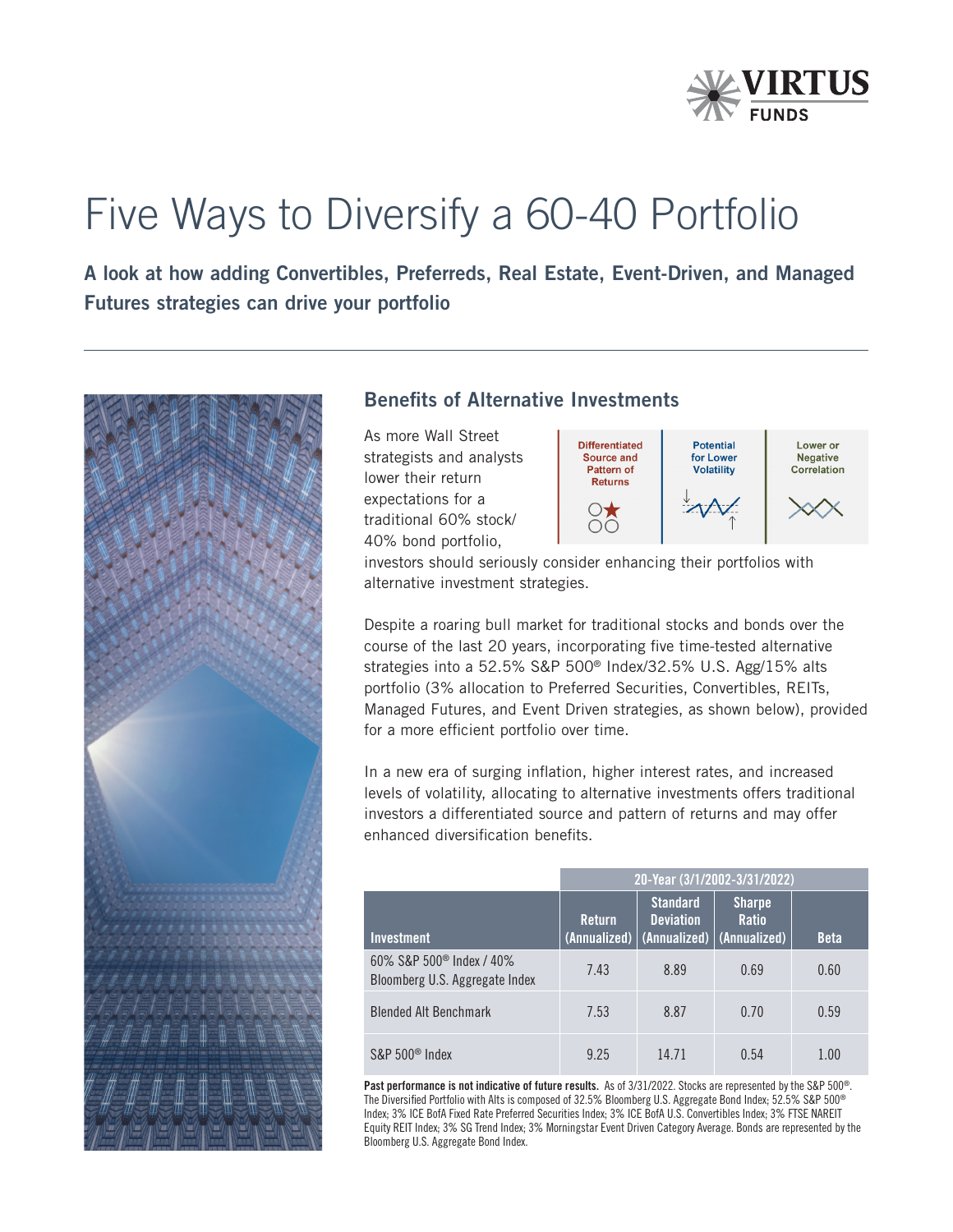

## Convertibles Offer Investors the Advantages of Both Stocks and Bonds

- May provide investors with upside participation of equities
- May provide investors income and downside risk mitigation of bonds

|                       | <b>ICE BofA U.S.</b><br><b>Convertible Index</b> | <b>S&amp;P 500®</b><br><b>Index</b> |
|-----------------------|--------------------------------------------------|-------------------------------------|
| Annualized return     | 10.06%                                           | 11.25%                              |
| Annualized volatility | 12.01%                                           | 14.44%                              |

#### Past performance is not indicative of future results.

Volatility is represented by standard deviation. Indexes are defined on page 6. January 1988 to March 2022. Source: Allianz Global Investors US LLC using FactSet, ICE Data Services, Morningstar.

Convertible bonds are an underutilized and underappreciated asset class. After a strong stock market advance and the most recent pullback, retirees and near-retirees are looking for risk-averse ways to pursue real growth. They are also looking for performance in a rising rate environment. Lastly, they are looking to do so with less than full-on equity risk.

Convertible bonds offer higher long-term return potential than traditional bonds and lower volatility than the broad equity market. Moreover, in periods of rising interest rates, convertibles have historically outperformed traditional fixed income.

## Why Invest in Preferred Securities

| Attractive Yield Potential                                                          | Have the potential for steady levels of income                                                                                                                                |
|-------------------------------------------------------------------------------------|-------------------------------------------------------------------------------------------------------------------------------------------------------------------------------|
| Tax-Advantaged Income Potential                                                     | Many preferred securities pay qualified dividend income (QDI);<br>QDI is taxed at the same rate as long-term capital gains, which<br>are lower than rates for ordinary income |
| Lower Interest Rate Sensitivity                                                     | Floating-rate & fixed-to-floating rate security structures                                                                                                                    |
| <b>Increased Diversification</b>                                                    | Limited correlation with other asset classes increases portfolio<br>diversification benefits                                                                                  |
| <b>Large Asset Class with Potential Opportunities</b><br>to Identify Inefficiencies | Preferred securities comprise a \$1 trillion market that is riddled<br>with inefficiencies                                                                                    |

Preferreds are a niche investment class, but their growing popularity reflects their appeal to investors seeking a level of potential risk and reward between equity and debt securities, while providing issuers with an additional source of capital.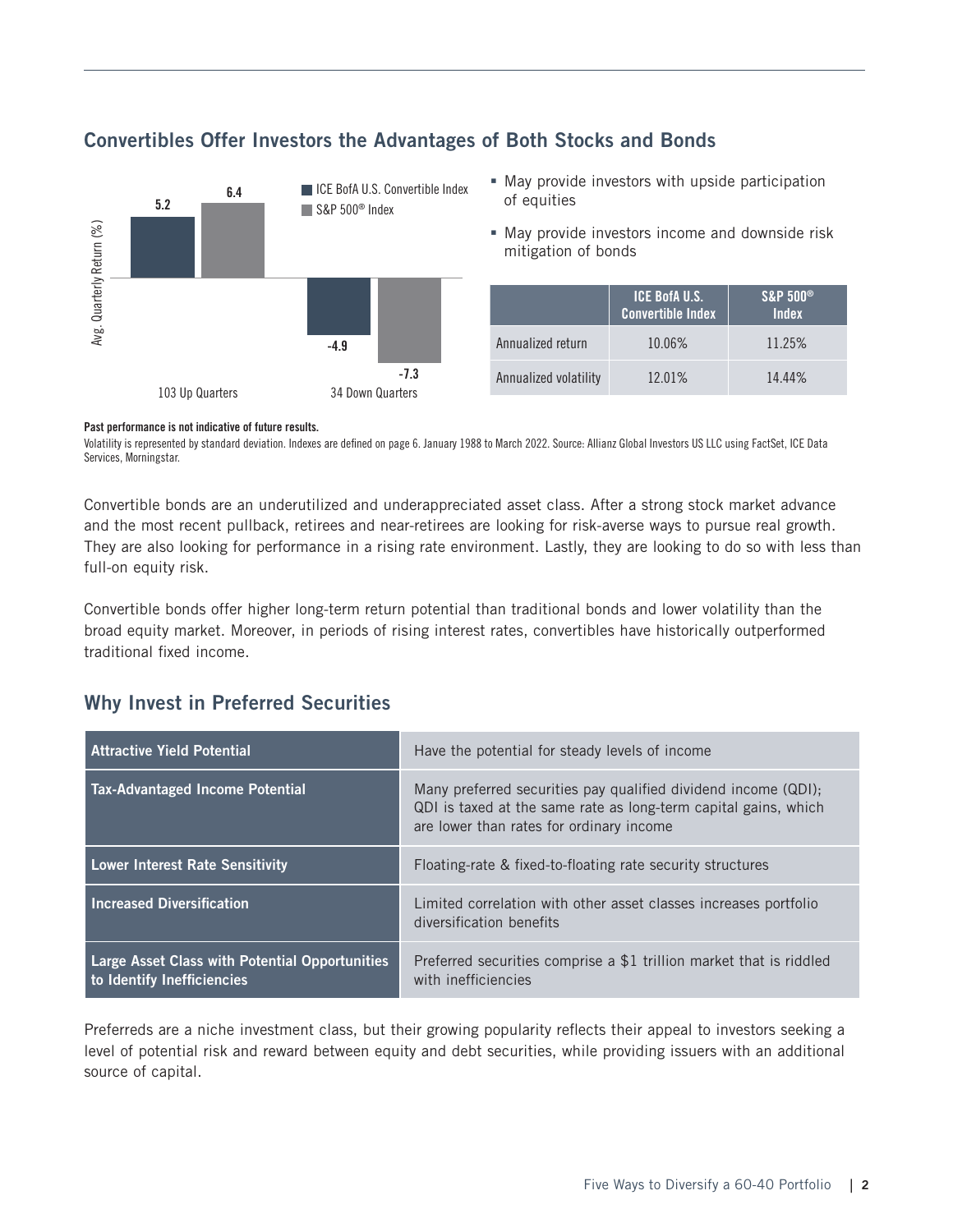Like stocks, preferred securities issued to retail investors trade on major exchanges. They have the potential to rise or fall in value but exhibit less volatility than the issuer's common shares. And preferred shareholders have a prior claim over common stockholders to the corporation's assets in the event of a liquidation.

Like bonds, preferreds provide investors with current income through recurring payments, which may be fixed or floating. Preferred shareholders stand in line ahead of common shareholders for dividend payouts, whose yield is generally higher than the dividend yield on the issuer's common stock.

## Preferreds Have Tended to Be High Quality Securities with Attractive Yield Potential



YIELD-TO-MATURITY (YTM) COMPARISON (Current YTM)

Preferred securities generally have paid a higher level of income when compared to most other fixed income classes.

Past performance is not indicative of future results. As of March 31, 2022. Source: Allianz Global Investors US LLC, Bloomberg, ICE BofA. Yield to maturity as of March 31, 2022 of ICE BofA U.S. Treasury Index, ICE BofA Fixed Rate Preferred Securities Index, ICE BofA 3-7 Year U.S. Municipal Securities Index, ICE BofA U.S. Corporate Index, ICE BofA U.S. High Yield Index.

## Real Estate with Real Returns

In its various forms, real estate historically has provided a hedge against inflation and rising interest rates. Since 1972, for example, REITs have delivered attractive returns in a wide range of inflationary environments. REITs can offset increased costs by pushing rents higher as demand for space grows. With the dramatic expansion of the REIT universe, increased investment opportunity exists across a number of sectors benefiting from secular growth.

#### REIT RETURNS HAVE COMPARED FAVORABLY TO S&P 500® RETURNS DURING DIFFERENT INFLATION PERIODS



Past performance is not indicative of future results. Source: Nareit analysis of prices for the FTSE Nareit All Equity REIT Index and S&P 500® Index; 1972-2020; inflation measured for all items, all urban consumers. Low inflation includes the years where inflation was 2.5% or lower, moderate inflation is between 2.5% and 6.9% (one standard deviation over the average), and high inflation is for years with inflation of 6.9% and higher.

During historical periods of rising interest rates and medium-to-high inflation, REITs have generated positive total returns and outperformed equities. As shown in the chart, which incorporates several different inflation regimes since Nareit began tracking data for REITs in 1972, REITs have delivered attractive returns during periods of low, moderate, and high inflation.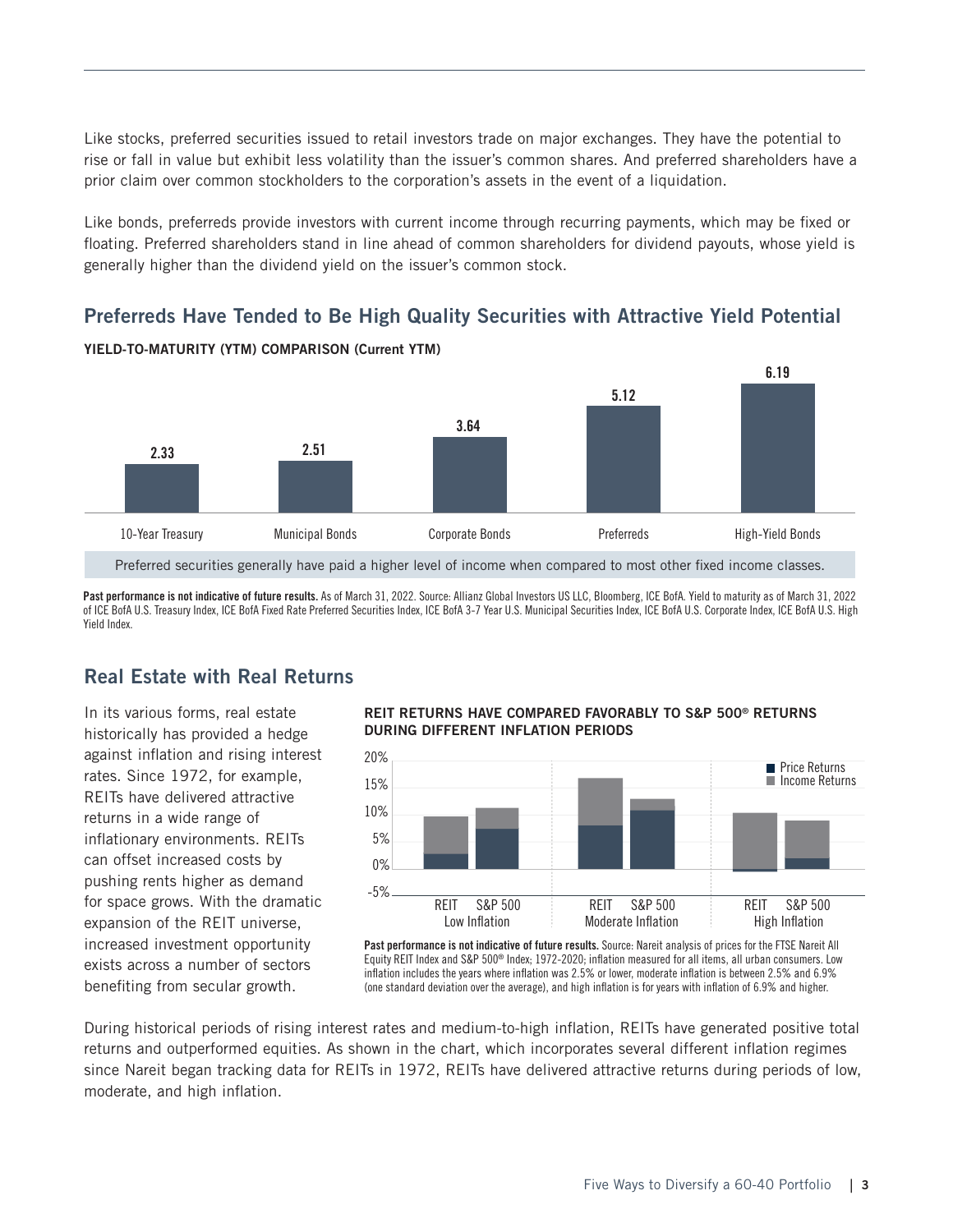## Event-Driven Strategies: Portfolio Diversifier and Potential Volatility Dampener

Merger arbitrage strategies have historically provided attractive absolute returns with lower volatility and minimal correlation, relative to traditional stock and bond strategies, making for a powerful portfolio diversifier.

Unlike bond portfolios, event-driven strategies (and other absolute return vehicles, have historically exhibited a positive correlation to interest rate levels. Inclusion of such strategies may provide a hedge to the decreased value of bonds in a portfolio. Therefore, as rates climb, so do potential returns.

#### POTENTIAL FOR DIVERSIFICATION IN TOUGH MARKETS

Performance of Merger Arbitrage Strategies During Largest S&P 500® Index Drawdowns



Past performance is not indicative of future results. Source: Morningstar Direct and Virtus Performance & Analytics. Time periods reflect the five largest S&P 500® Index drawdowns using peak to trough performance. Merger Arbitrage Strategies' performance during periods represented are annualized for periods longer than 12 months and cumulative for periods shorter than 12 months. Merger Arbitrage Strategies represented by the Morningstar U.S. Fund Event Driven Category Average. See page 6 for glossary and index definitions.

## Managed Futures: Going Long and Short in a Wide Variety of Markets

Also known as "trend" investing, managed futures have historically provided attractive returns relative to stock and bond markets, over time. These non-correlated trend strategies have the flexibility to capture momentum, going "long" in markets that are trending higher and "short" in markets that are trending lower, with the expectation that price movements continue their direction. The historically low correlation to traditional stocks and bonds has the potential to provide much needed diversification, especially in difficult markets.



#### PERFORMANCE OF TREND STRATEGIES DURING LARGEST S&P 500® INDEX DRAWDOWNS

Past performance is not indicative of future results. Source: Morningstar Direct and Virtus Performance & Analytics. Time periods reflect the five largest S&P 500® Index drawdowns using peak to trough performance. Trend Strategies performance during periods represented are annualized for periods longer than 12 months and cumulative for periods shorter than 12 months. Trend Strategies represented by the BTOP50 Index for 1998 drawdown period and the SG Trend Index for the other listed periods.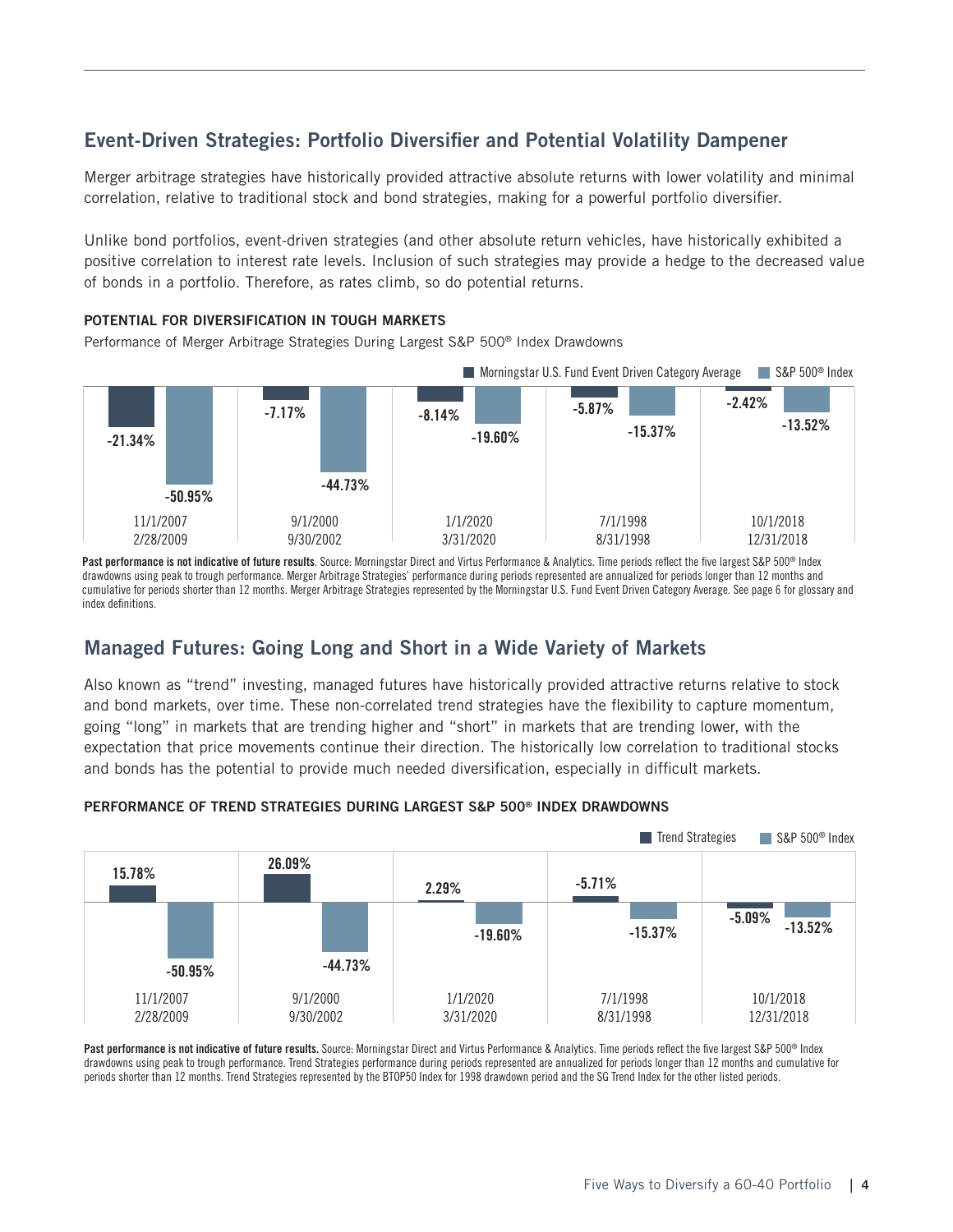

In a dramatically changing market environment, seeking out investments beyond traditional stocks and bonds has become more important than ever. However, investors now have a wide

variety of solutions in previously out of reach, difficult-to-access, and hard-to-manage asset classes. For more information on Virtus' multi-manager approach to non-correlated returns, explore the convertible, preferred, real estate, merger arbitrage, and managed futures strategies detailed on virtus.com, or contact us at 800-243-4361.

#### VIRTUS ALLIANZGI CONVERTIBLE FUND

Institutional Shares: ANNPX

## VIRTUS INFRACAP U.S. PREFERRED STOCK ETF PFFA

## VIRTUS DUFF & PHELPS GLOBAL REAL ESTATE SECURITIES FUND

I Shares: VGISX

THE MERGER FUND® I Shares: MERIX

VIRTUS FORT TREND FUND I Shares: VAPIX